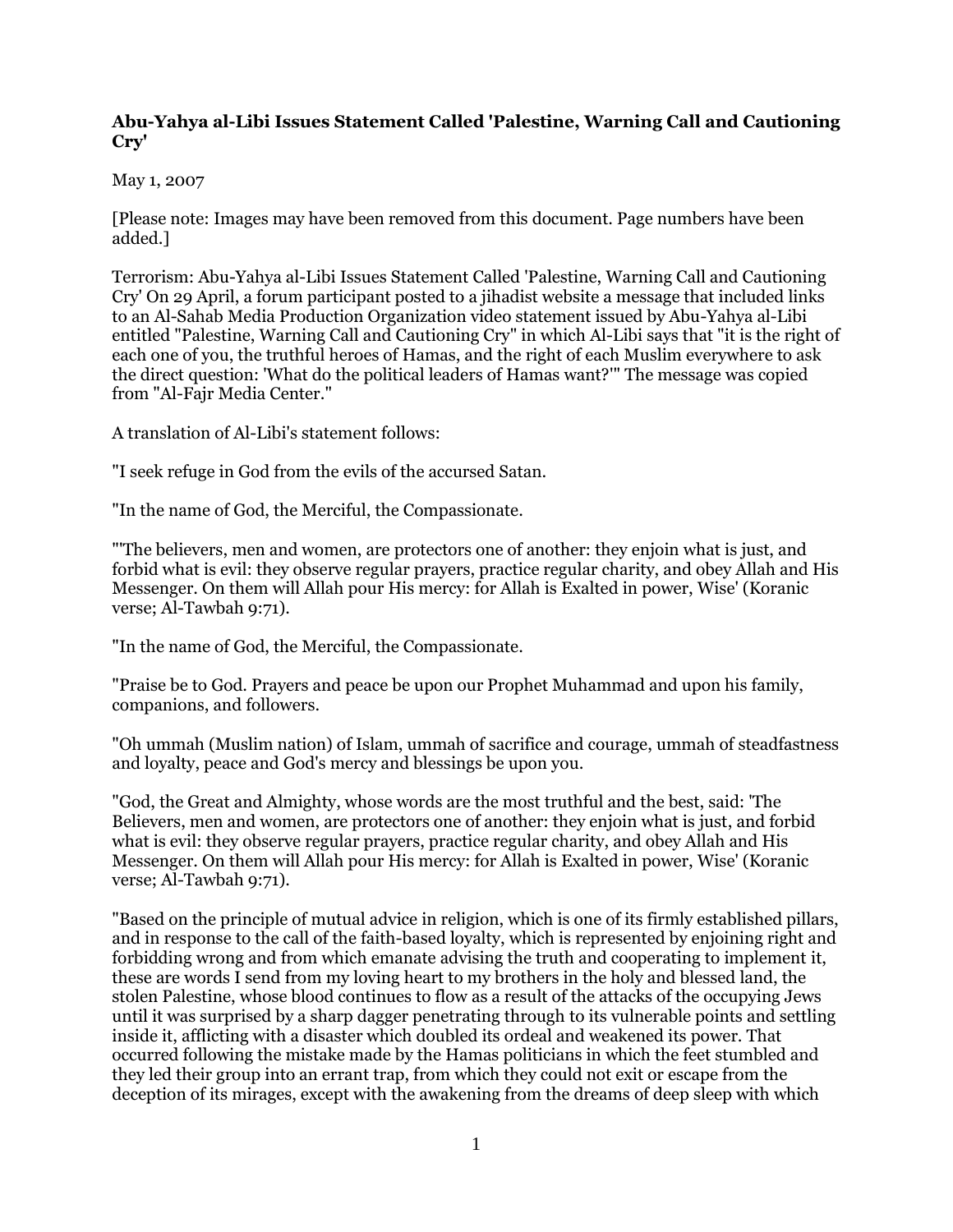they anesthetized themselves and disappointed their followers and supporters and by the clear and evident return to the methodology of jihad in the battlefields, from which they crept away bit by bit to seek refuge until they arrived at this bottomless abyss under the cover of the political process and the call for the maintenance of national unity.

"Prior to that, I would like to say that we are Muslims. We are united by Islam's true creed. We are bound together by the strong bond of loyalty. We are strengthened by the bond of faithbased brotherhood. This brotherhood requires, when we are sincere about it and focused only upon it, providing counsel and also accepting it.

"God, the Great and Almighty said: 'Let there arise out of you a band of people inviting to all that is good, enjoining what is right, and forbidding what is wrong: They are the ones to attain felicity' (Koranic verse; Al Imran 3:104). Jarir Ibn-Abdallah al-Bajali, may God be pleased with him, said: 'I gave the pledge of allegiance to Allah's apostle to offer prayers, pay the zakat (obligatory alms), and be sincere and true to every Muslim.' Therefore, a Muslim may not, no matter how much he advances, look down upon listening to advice if he is serious about seeking the truth and careful to follow it. (He may not) create between himself and the truth veils and obstacles with which to disguise and take as excuses that free him from accepting the truth that reaches him, from whatever direction it comes, as long as what is being said to him and the advice he receives are honest calls, true guidance, and evident truths.

"The wise word is the aim of the believer, and he is most deserving of it when he finds it. However, if a person, with the eloquence of his tongue and the strength of his declaration is capable of convincing the masses of his misguidance, obscurities, and excuses, which he above all knows are untrue, then what will he be able to tell his God, the Almighty and Most-High, tomorrow, when the secrets are exposed for judgment and when he does not have any power or support? Does he not fear, having confused the masses about their faith and embellished falsehood for them until they accepted it and followed it? Does he not fear that his fate might be among those who God described as: 'Let them bear, on the Day of Judgment, their own burdens in full, and also (something) of the burdens of those without knowledge, whom they misled. Alas, how grievous the burdens they will bear' (Koranic verse; Al-Nahl 16:25).

"I said these words because we have constantly heard from the Hamas political leadership whenever our leadership provided advice or instructions or warnings of pitfalls and deviations that 'our methodology differs from the methodology of the Al-Qa'ida Organization,' or 'we do not need the advice of the leadership of Al-Qa'ida.' These sentences, which have no place in Shari'ah, are obstacles with which to repel truth and prevent the seeking of guidance from it. Among peculiarities of the divergences in this matter is the fact that these types of statements were uttered by some of their leaders while they are in the heart of the capital of corruption and nonbelief, Moscow, and within a period during which they were praising the results of their meeting with killers among the non-believing Russian leadership whose criminality and corruption are no less than the crimes of Sharon and his party. Indeed, they described these meetings as positive and fruitful. Oh politicians of Hamas, is the tyrant Putin and his thoughtless party, according to you and by your definition, more concerned about the interests of Palestine and the Palestinians than the mujahid Shaykh Ayman al-Zawahiri, may God protect him? And what sort of a bond, oh leaders of the Islamic resistance movement, and I say the Islamic (resistance movement), that binds you with the leaders of atheism and destruction in Moscow so as to listen to their counsel, to believe what they say, to accept their stands, and to agree with their suggestions. Is it Putin's love and that of his state for Palestine, all of Palestine, and his quest to oust the rotten Zionist occupier from its land? Or is it his serious desire to achieve security and stability for the unfortunate people of Palestine? Or is it his strong enmity for the Zionist state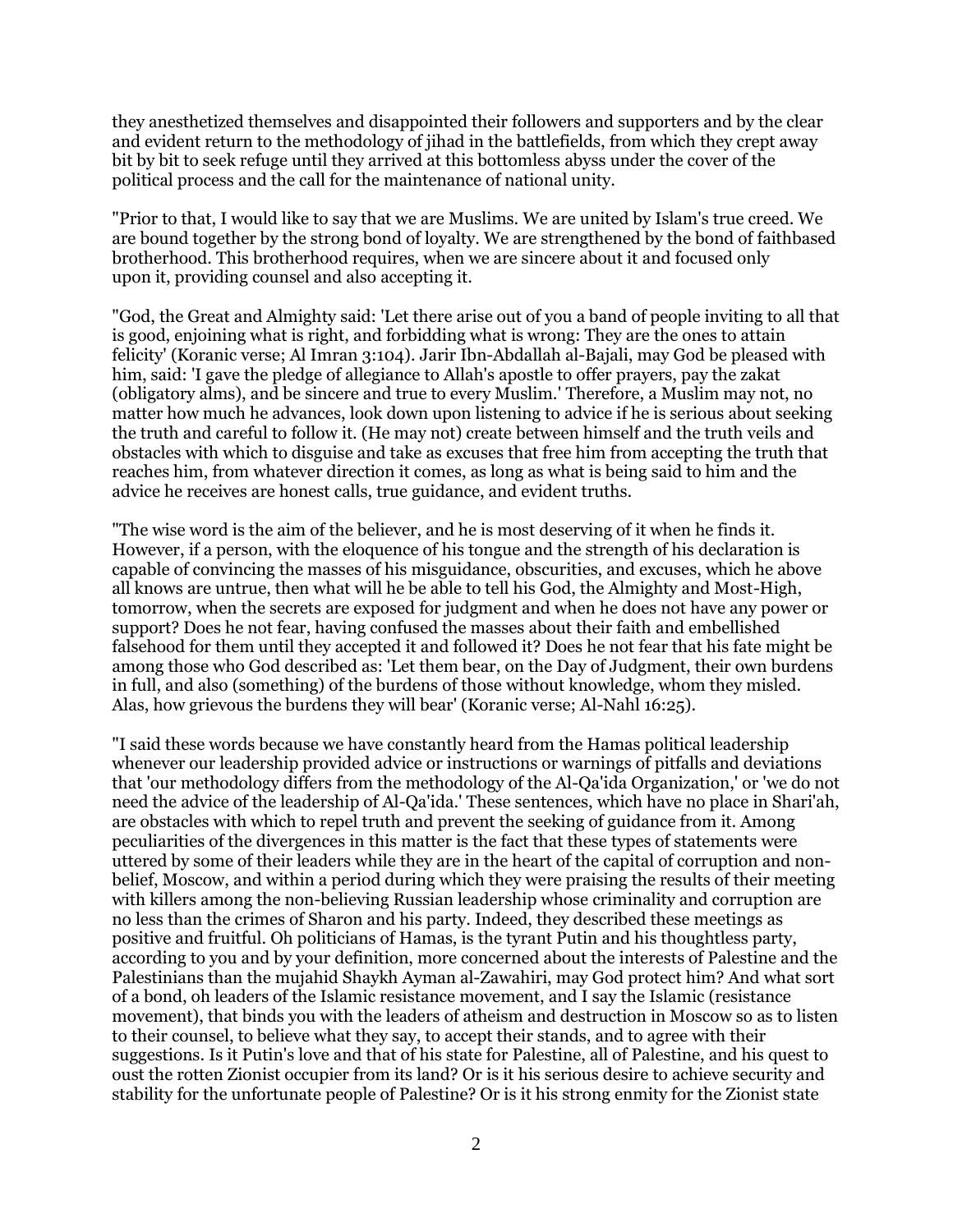## and his love and support of you?

Didn't you learn from those organizations and states that followed the east once and the west next until they became very lost, not knowing which one to go after, and likewise those who accepted support from anyone but from God and spent their lives in lies, evasion, and false hope? Such states and organizations were only able to bring to their nations more humiliation, and they forced their nations to become tails in the service of their enemies and stripped them of the ability to feel proud of their identity. Do you want to take your nation back and repeat what happened in the past after it just began to regain its dignity? Praise be to God. There are those who take the infidels as allies instead of believers and who seek glory from them, but those who believe in God, His messenger, and the believers are the victorious. Do you read in the book of God, 'O ye who believe! Take not into your intimacy those outside your ranks: They will not fail to corrupt you. They only desire your ruin: Rank hatred has already appeared from their mouths: What their hearts conceal is far worse. We have made plain to you the Signs, if ye have wisdom' (Koranic verse, 3:118).

"So, here you are, oh Hamas politicians, you were so disparate that you nominated Christian nobodies to be within your Muslim groups, a move that damaged your movement's labor, wasted your youth's sacrifices, entered into this dangerous situation, and placed your trust and confidence with and made the source of your advice the imams of infidelity and the heads of tyranny and atheism.

"Where are you going? Did this atheist who destroyed a Muslim country and annihilated a whole people in Chechnya and dispersed its people into the valleys and the deserts in a way that surpassed the Jews' dispersion of our Muslim people in Palestine become a friend of yours? Did he become closer to you, oh Hamas leaders, than the people who have proven their loyalty to God, His messenger, and the believers and demonstrated both in word and deed their adoption of the Palestinian issue and directed their efforts to ease the pain of its Muslim people, not as a favor to them, but as an expression of their sense of religious duty, the source of all their decisions, policies, and stands, which also should be yours?

"I know that friendly, caring, and passionate people will say, didn't you find anything but the Hamas movement which stands today with its youth and heroes against the Zionist program to address and to offer advice, precisely at this sad and difficult juncture when forces inside and outside are cornering them and when Hamas is facing a deadly economic and political embargo? To those I say:

"First, the function of sincere advice doesn't exclude anyone, and everyone and every group can use it. The prophet, prayers and peace be upon him, has said, 'Religion is advice, religion is advice, religion is advice; you give advice for the sake of God, His book, His messenger, the Muslim imams, and for the sake of Muslims in general.' Without advice, religion would not have survived and would have turned into a distorted Sharia by the innovators, sullied by the whim of the people of personal opinions, and torn apart by the output of philosophers and sages, and it would have stalled by the rulers and the tyrants. Religion would not have achieved its ease, clarity, and purity without the advice of the advisors and without the assessment of the righteous people.

"Just as the holy land does not consecrate anyone--man's deeds do--our master Salman al-Farisi, may God be pleased with him, said, 'So as the names do not protect or honor anyone, the man's deeds venerate him.' 'Verily the most honoured of you in the sight of Allah is (he who is) the most righteous of you. And Allah has full knowledge and is well acquainted (with all things)'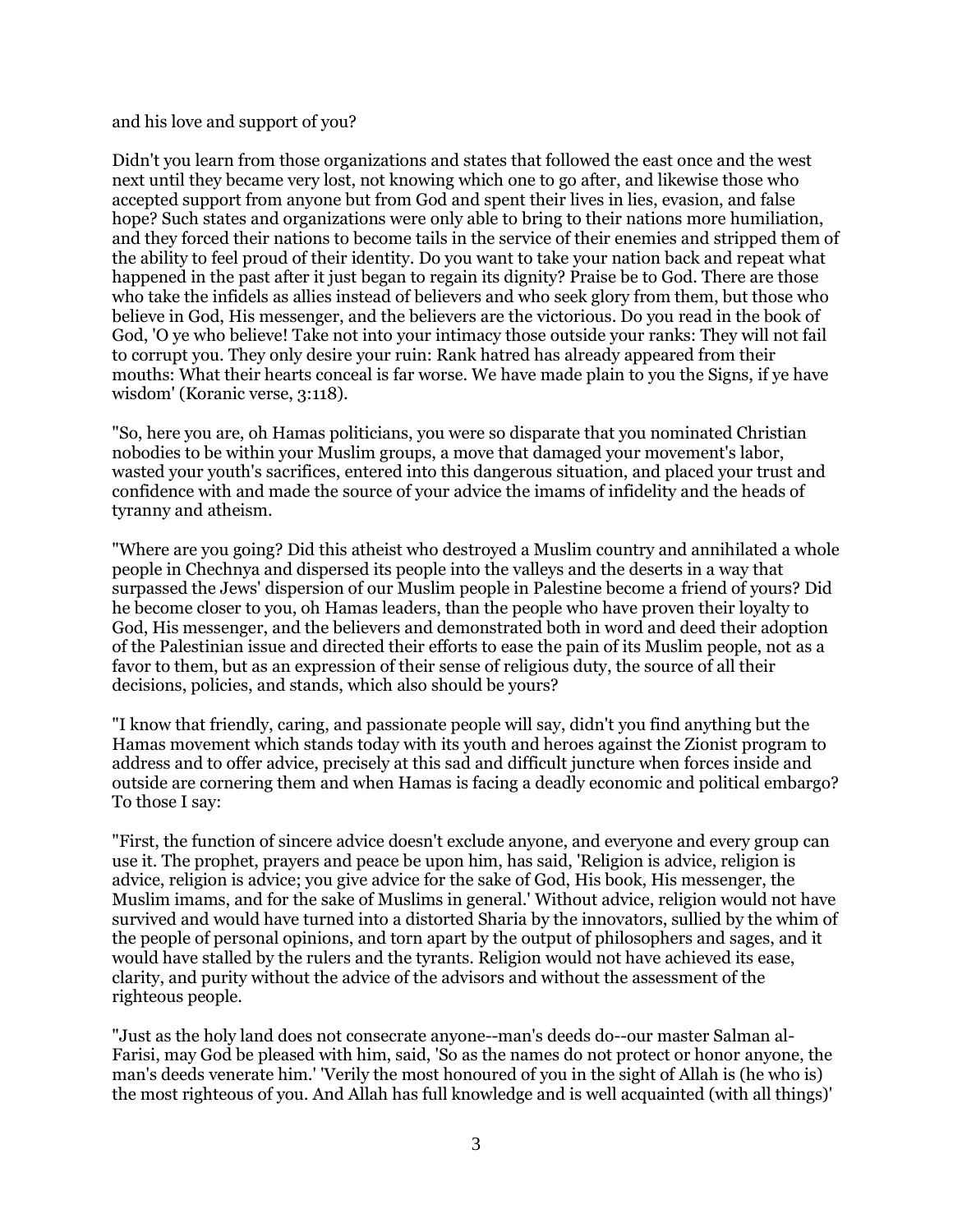(Koranic verse, 49:13).

"And we say yes, Hamas is in trouble, but who pushed it into trouble and placed it between the grind of the public's demands, the whip of international pressure, and the temptations of the Arab concession until the optimum principle and steadfastness became its rejection of the recognition of Israel rather than Israel's destruction altogether and the return to Muslim rule of every speck of land? Therefore, the purpose behind what we have said is to extricate the movement from the predicament into which it has plunged itself. Our demand is that it should rebuff this bad course which it entered without any Sharia or logical justification.

"I say, second, in spite of the fact that we were watching the many dangerous pitfalls that Hamas leaders were falling into from time to time through their policies, declarations, meetings, and stands, and in spite of our knowing that the course which they adopted would only waste the efforts and increase further the deviations and the compromises, we still wanted to bring the issue to reality and clarity so as to expose to the fair-minded the deviations of the path they are taking and to make clear and obvious their abandonment of the slogans which they used to chant and call for to motivate the people of Palestine.

When it became unbearable and their actions began to take the Muslim nation back to square one and their main goal became limited to strengthening the new secularism in the minds and the reality of the people, the truth became clear to anyone who is seeking the obvious and indisputable truth. It became our duty and the duty of every Muslim to salvage the sacrifices of this free people from the games and the tricks played by those who are pursuing high posts and those who are in charge of titles. Our silence will mean that we are partners in this evil action, which wastes the religion, alters the truth, supports the humiliating evil, and robs the honest and the sincere of their efforts. We seek refuge in Allah from betraying the blood of the heroes and the martyrs. The Almighty, may He be exalted, said, 'O ye that believe! Betray not the trust of Allah and the Messenger, nor misappropriate knowingly things entrusted to you' (Koranic verse; Al-Anfal 8:27).

"What we have to do is enlighten the people with the truth and cast the fallacies with it. Our purpose is to please God, even if it means displeasing the entire world. For those who proclaim the messages of God and fear Him, do not fear anyone but Him, and God is sufficient unto us.

"The prophet, may prayers and peace of God be upon him, said, 'Whoever pleases God by displeasing people, God is sufficient unto him. But whoever displeases God to please the people, God left him to the people to deal with him.' The name of your Islamic resistance movement requires that the movement holds on to the path of jihad, which you had called resistance, and in spite of our reservations about the name, it can only mean that. Besides, the founders of this movement wanted it to be an Islamic movement and there is no meaning to its Islamism unless it differs completely from the rest of the nationalistic and patriotic movements by total commitment to the rulings of Islam, inside out, in its knowledge, its creed, its Da'wah, its inciting others, its jihad, its policies, its relations, and its statements. 'Say: Truly, my prayer and my service of sacrifice, my life and my death, are (all) for Allah, the Cherisher of the Worlds. No partner hath He: this am I commanded, and I am the first of those who bow to His will' (Koranic verse; Al-An'am 6:162-163).

"By this we differentiate between the path of the criminals and the path of the believers in all the issues and their branches, their entirety, and their details. By it, the banners are distinguished and the goals are set so that they do not remain floating and unclear, where it is hard to tell right from wrong and the honest from the dishonest. In this way we explain the verses and recognize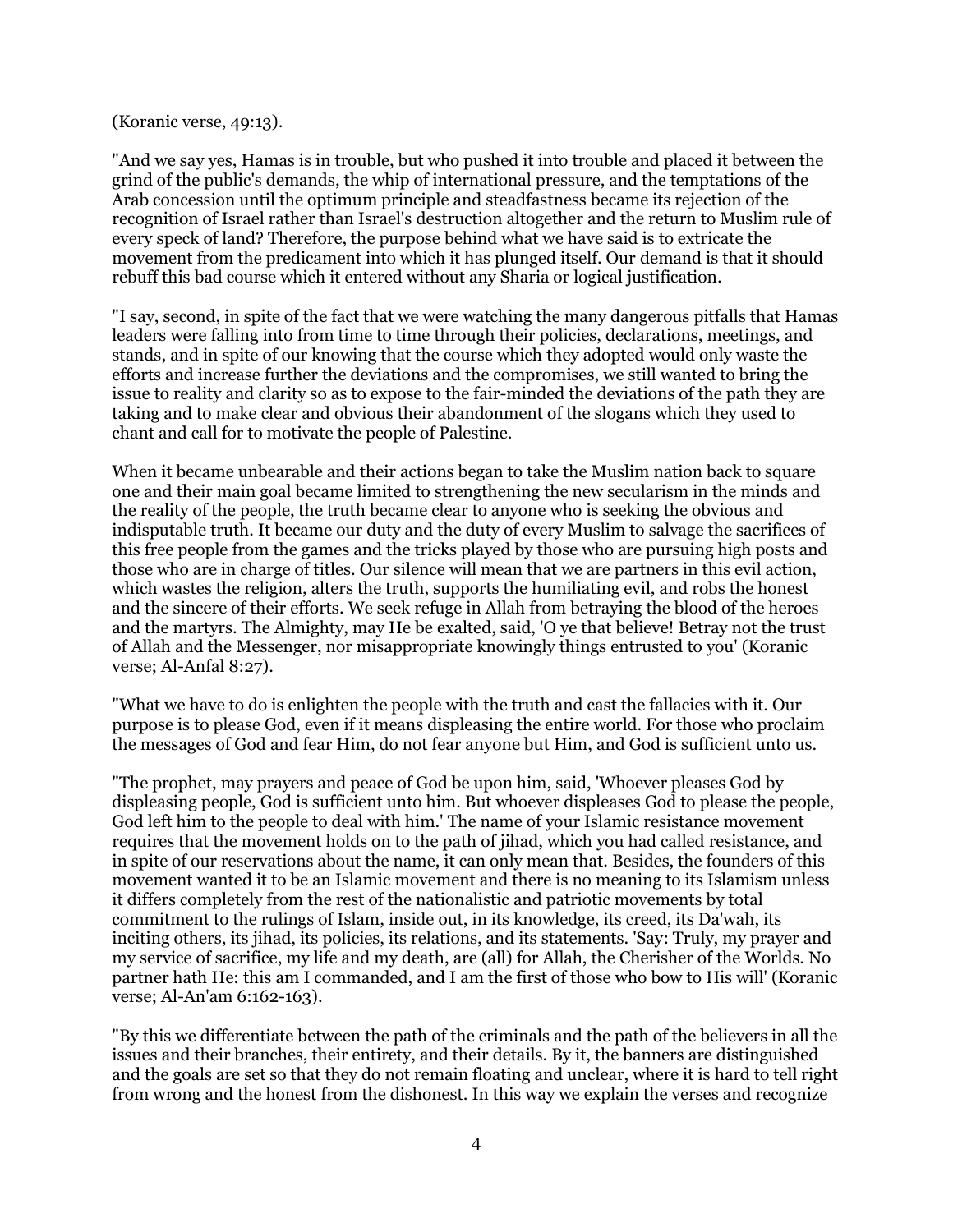the path of the criminals. On this basis, the origin of your movement and its establishment was to make all religion for God and not to divide it and choose from it what suits the soul and reject the rest, under the pretext of interests, policies, and the requirements of the time. How can you make all religion for God the essence of your resounding speeches and dazzling slogans and move the people and awaken enthusiasm among the youth and then as soon as you knock at the doors of the twisted and lame politics, take cover under the dome of the polytheist Palestinian Legislative Council and meet with the infidels and travel east and west; you shun it (Islam) with your deeds and you insult it with your words? Tell us then; which Islam are you talking about and what Shari'ah is that which you intend to establish and implement as you claim?

"'Out of what Allah hath produced in abundance in tilth and in cattle, they assigned Him a share: they say, according to their fancies: 'This is for Allah and this' - for our 'partners! But the share of their 'partners' reacheth not Allah, whilst the share of Allah reacheth their 'partners'! Evil (and unjust) is their assignment' (Koranic verse; Al-An'am 6:136).

"Religion has become so mutilated and so defaced and subject to preferences. It is a religion that does not exist except in the world of fallacies and propaganda, and it lives in the memory of illusions. 'Such is (only) your (manner of) speech by your mouths. But Allah tells (you) the Truth, and He shows the (right) Way' (Koranic verse; Al-Ahzab 33:4). So, where is your religion, oh leaders of Hamas, from the case of implementing the Shari'ah, all the Shari'ah which you slaughtered with your own hands, when you agreed to follow the infidel religion of democracy, which is founded on the basis of the rule and sovereignty of the people. The religion of God says, 'The command is for none but Allah. He hath commanded that ye worship none but Him: that is the right religion, but most men understand not' (Koranic verse; Yusuf 12:40), but the religion of democracy, which has decayed the drained body of our ummah, states that the rule is for the people, and that no one else has a say in it but the people. According to its religion, no one can comment on the people's rule or refuse the people's judgment. Which of the two religions do you choose, and which of the two commands do you follow? Where is your religion, oh leaders of Hamas, from God's area of jurisdiction, the religion of Whom you claim to want to establish from the right to legislate, the structure of which you have destroyed and the pillars of which you have removed in the name of politics, diplomacy, worldly wisdom, and maturity of thought, when you placed yourselves under the dome of the parliament to legislate and compete with God over this right? That evil dome, which you gave an oath to respect, has been given the right, under the secular constitution, to allow and forbid, legislate and impose. It permits what its people find permissible, even if it were forbidden in God's religion, and it forbids what its masters have forbidden, even if it were permissible in the Shari'ah of God. The religion of God says, 'Is it not His to create and to govern? Blessed be Allah, the Cherisher and Sustainer of the worlds' (Koranic verse; Al-A'raf 7:54). It also says, 'It is not fitting for a Believer, man or woman, when a matter has been decided by Allah and His Messenger to have any option about their decision: if any one disobeys Allah and His Messenger, he is indeed on a clearly wrong Path' (Al-Ahzab 33:36).

"Your polytheist legislative council, of which you agreed to be among its top figures, states: But, we are the gods who have a say. There will be no rule except what we decide and no law other than what we agree to and no coercion except in what we enforce and no punishment except against those who violate our legislation.

"We, as members, have a choice in deciding our matters even if God and His messenger decide otherwise. We will not lie to you or to your council composed of conflicting partners. Tell us then, isn't what we said the truth and the core of the matter? Yes it is even if some claim otherwise. Can your Islamic movement legislate for the Palestinian people one (Islamic) Sharia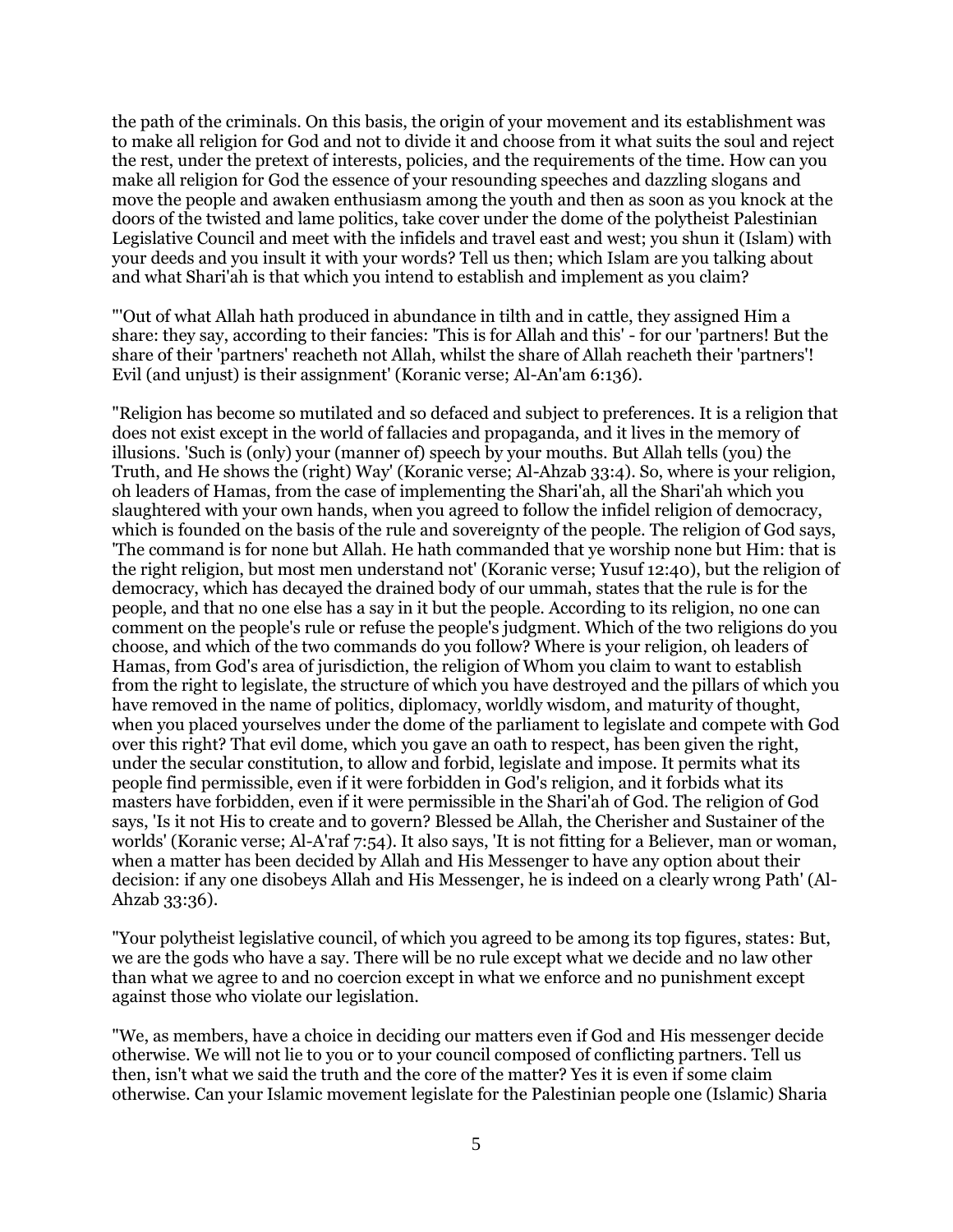law without first putting it through the council of apostasy that blocks God's law? Then what is the matter with you? How do you arrive at your judgment? You should know that names will not change the truth no matter how nice they are made to sound and will never be enough justification to follow falsehood, or to escape God's orders, or to avoid accountability in this life and the hereafter. The prophet, may prayers and peace be upon him, 'From among my nation there will people who will drink alcohol calling it by other than its real name.' Misguidance is misguidance, disbelief is disbelief, legislation is legislation, and manipulation of religion is manipulation, whether they call it politics, shrewdness, interest (maslahah), consideration of national interests, or following Arab consensus. 'And most of them follow nothing but conjecture. Certainly, conjecture can be of no avail against the truth. Surely, Allah is All-Aware of what they do' (Koranic verse; Yunus, 10:36)

"What is your religious stance, oh leaders of Hamas, on the issue of allegiance and enmity (wala wal bara) which is the core of Islam, its spirit, its solid pillar, its strong foundation, and the strongest bond in Islam, the breaking of which breaks all bonds. Breaking this bond undermines (Islam's) laws turning them into an object of play and subject to distortion by fools. Without these laws, corruption fills the world, strife spreads, and calamities continue. This is what you are subjected to today at the hand of your kinsmen who hate you but whose friendship you seek. 'And those who disbelieve are allies of one another, if you do not do so, there will be Fitnah (strife) and oppression on the earth, and a great mischief and corruption' (Koranic verse; Al-Anfal, 8:73).

"Islam has made the bond of wala (Islamic concept of allegiance) and the bond of faith the same bond. (God) said: 'The believers are but a single brotherhood' (Koranic verse; Al-Hujurat, 49:10). It is therefore the axis of it all. The believers are brothers whether they are close or distant, Arab or non-Arab, black or white, man or woman. The prophet, may prayers and peace be upon him, announced this fundamental principle to the largest gathering of Muslims when he said, 'Oh people, your Lord is one, your father (ancestor) is one; no Arab has any superiority over a non-Arab or a non-Arab over an Arab; no red is superior to a black, nor a black superior to a red except by their righteousness. Have I conveyed the message?' The prophet asked and the people answered, 'Indeed so, oh messenger of God.' The prophet then said, 'Let him that is present tell it unto those absent.'

"Why is it then that we are today hearing you speak of other bonds and new alternatives that have nothing to do with Islam? Nationalism and Palestinian unity and other things have become the foundation of your relations and the basis of your ties. You used them to get through thick and thin and through them you entered into the territory of misguidance, falling into falsehood and tainting your group which was purified by the blood of martyrs. One who listens to your interviews and statements can longer differentiate between you and the secular movements; you declared them as your brothers and befriended and allied yourselves with their leaders and followers. Thanks to this deviant path, the Baha'i servant of the White House (Abbas) is now referred to as Mr., president, brother, and his excellency, while in an effort to please the atheists, you decided that the Chechen cause was an internal issue that had nothing to do with you as one of your politicians stated. This is the product of the jurisprudence of the despicable political dealing that misguided the minds and shook the religious principles. The jurisprudence of Islam and the guidance of the prophet we use as the guiding light said, 'The believers are like one body; when one part of it suffers, all other parts join in, sharing the sleeplessness and fever.' God Almighty said, 'You will not find any people who believe in Allah and the Last Day, making friendship with those who oppose Allah and His Messenger even if they were their fathers, or their sons, or their brothers, or their kindred' (Koranic verse; Al-Mujadalah, 58:22). God Almighty also said, 'O you who believe, take not for supporters and helpers your fathers and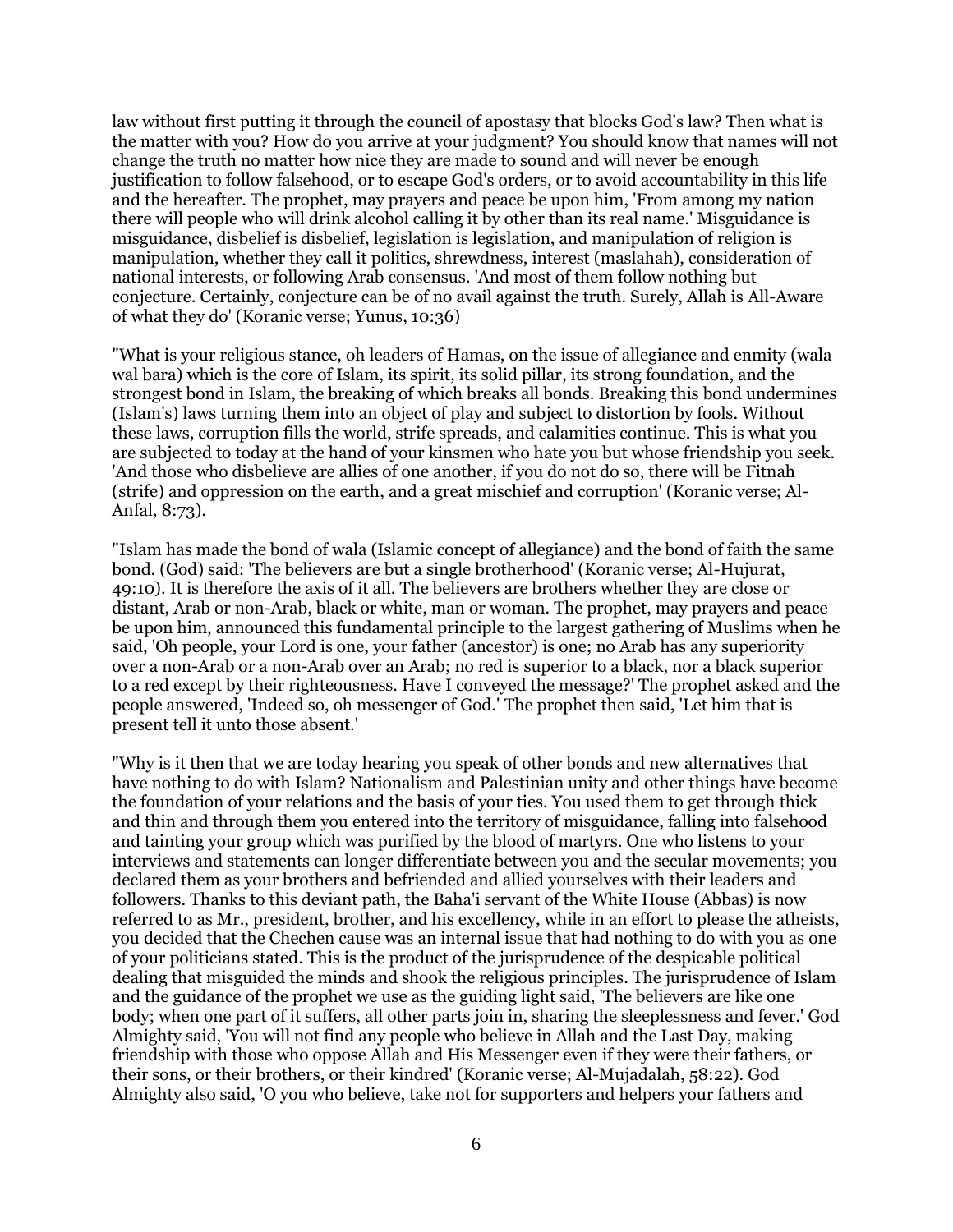your brothers if they prefer disbelief to Belief. And whoever of you does so is one of the wrongdoers'

(Koranic verse; Tawbah, 9:23). The prophet, may prayers and peace be upon him, said,

'The best bond in faith is alliance in God, love in God, and hate in God Almighty' (hadith).

"Your embarking on this dangerous path without concern or worry is what made the rejectionists in Iran, the enemies of the companions of the prophet and the enemies of Islam, your brothers whom you flatter at the expense of your faith and the fundamental principles of your religion. You glorified their imams and idolized the graves of their filth with your visits. You opened the doors for them to spread Shiism among the Muslim Sunni Palestinian people and allowed their corrupt hands through your group to spread vice in the holy land, destroying people's faith, muddying their thinking, and distorting their nature all under the pretext of the general interest, the delusion of need, and the lies of necessity. You continue to turn a blind eye to their historic and current crimes which total, by God, no fewer than the crimes of the criminal Jews. Your case is like the case of someone seeking refuge from heat in fire. On the other hand, you turned away from your brothers in faith and methodology and from the truthful mujahidin who are honest when they give advice and sincere when they give support and just when they pass judgment. They distance themselves from deviant temptations and sayings of the lords of corruption. '(So) which of the two parties has more right to be in security? If you but know. It is those who believe and confuse not their belief with wrong, for them there is security and they are the guided' (Koranic verse; Al-An'am, 6:81,82).

"I am addressing those youthful and pure young men within the brave Qassam brigades; the students of the lion, Yahyah Ayyash, God rest his soul; those who are faithful to the blood of their martyred brothers and who, with rare courage, have set the most magnificent examples in the different types of sacrifice in the stories of boldness, honest fervor, and bravery, the like of which is venerated by heroes; I address them as a sympathizer and I say to you 'Oh you numerous lions! Your faithfulness to the blood of your predecessors of honest men will only be accomplished by strict adherence to the path of jihad, battle, and strikes, for which your brigades were established, the sole purpose to revive it, to strengthen it, to keep it going, and to reject all paths besides it, no matter how it is embellished or alluded to by others or sought after by the defeated because the truth has appeared and the deceptions have vanished. It is like the froth of the sea, which disperses at the first sign of turmoil and gets scattered by the smallest storm, disappearing as if it never existed as froth always does, for frost dries up and that which is beneficial to man always remains. That is God's way of presenting us with examples.

"Oh, Qassam Brigades! Where is the revenge? Where are the fires? Where are the bombs? Where is Ibn-Ayyash to renew your glory and show us the enemy's towers collapsing? You are like a beacon to jihad and you outshine all others. Al-Aqsa Mosque was engulfed in cheerfulness as the pious fell for its sake and you gave hope to it and it saw all wrongs being righted with determination and, today, it has regretfully been covered in sadness because of the polished dialogues. So hold fast to solid ground and do not be appeased by condemnation or denouncement. He is the God of the heavens and Earth. If it were not for God first, as well as your armed attacks and your legitimate jihad against the forceful occupier and your endurance of pain for the sake of that jihad, as well as your great sacrifices and your attacks on those connected to the damned ones with your successful operations, then you would not have had any weight or clout in this mess and you would have been another number blown away by the storms of conspiracies, a number that is not considered or acknowledged. Instead, when these political leaders reached all that they have reached, they excelled through their elections which